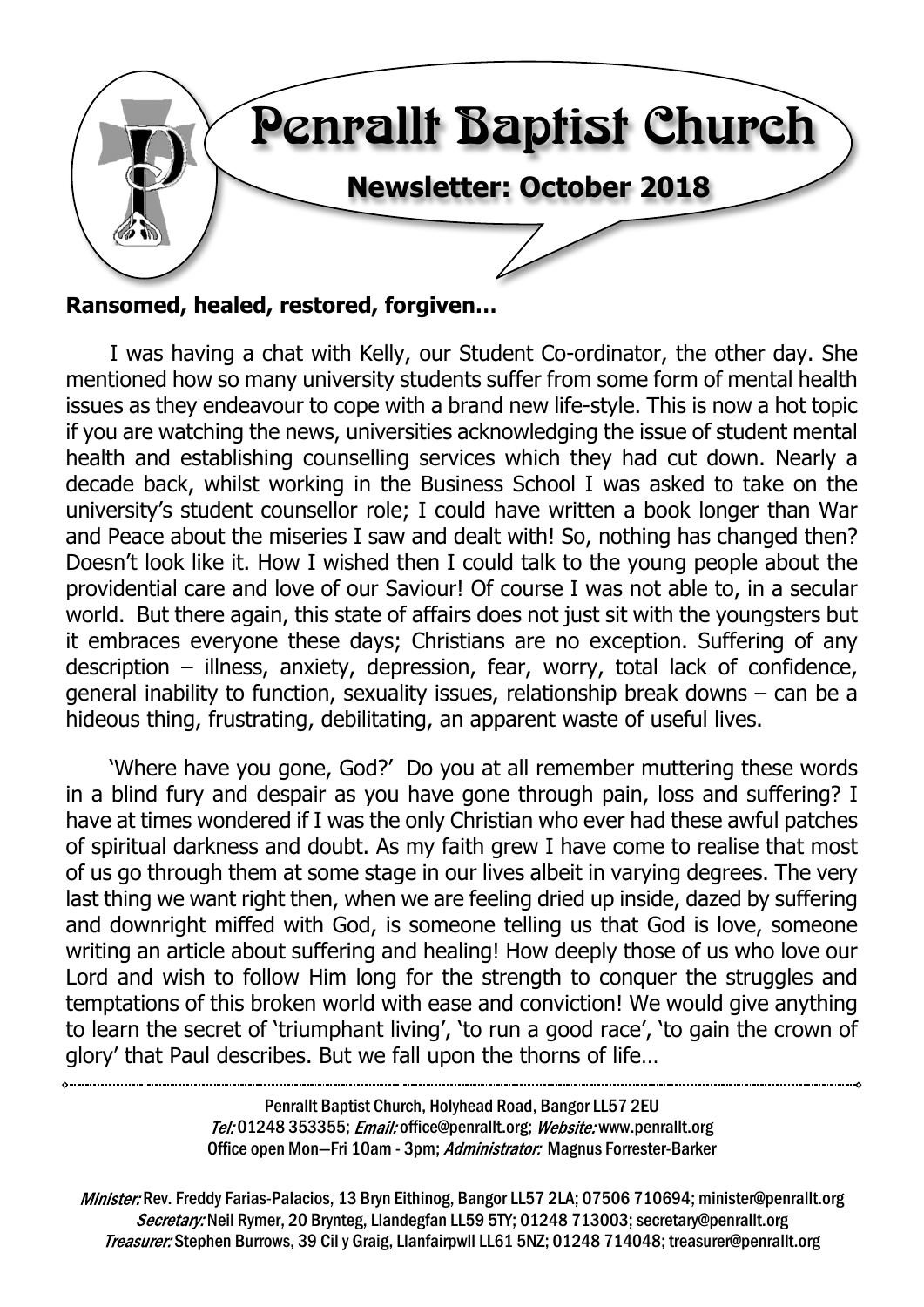Dear reader, don't stop reading this, crunch the paper on which it is written and walk away… You will see that most of us have gone through 'dark nights of the soul'. But far from losing our faith we have come out at the other side, knowing and loving our covenant-keeping Saviour in a deeper way; we have experienced God; this personal experience leaves us able to understand others who are still trapped inside. Jesus promised that He would always be with us but He never said that we would always feel it. As Christians we know, in theory at least, that in the life of a Child of God injustice and sufferings are permitted by God; through such suffering He is able to refine us to reflect His true nature. So, we are often in the 'Low places', the valley of humiliation, rejection and sorrow.

Wouldn't we love to be sprinting up the mountain of life? Wouldn't we love to live in such 'high places' of love, care, success here on this earth; transform evil, sorrow and pain into something glorious and live in the Light of our Lord for ever? But the 'High places' of victory and oneness with our Lord can only be achieved by learning to accept the will of God – leaving self-will at the altar of sacrifice. Perhaps then the Lord will speak to comfort some of His loved ones who are stuck in the pit of sorrow, who walk in the darkness and have no light or find themselves tossed in the storms of life; remember the Light of the World is right there with us, if only we would let Him into our hearts, love Him with all our with all our heart, all our soul.

This is all great in theory but how do we achieve it? I have no magic formula to offer except to invite you to explore the steps of the journey back into the heart of God and healing from the desert of fear and anxiety and depression – realising where you are, wanting to escape and seeking help. See what the Psalmist says, "Some wandered in the trackless desert and could not find their way….They were thirsty and had given up all hope. Then, in their trouble they called to the Lord and He saved them from their distress. He led them by a straight road to a city where they could live". (Psalm 107:4-7) Most of us would have drifted into our deserts so gradually we did not realise it happening; no dramatic turning away from God, He just faded away in the horizon. There is no sin, no guilt, no shame, however big, that can go on separating us from God, once we are willing to repent and ask for forgiveness. God will use our failures to get our attention towards Him. He does not want us to run from them but to learn from them, to discover the difference He can make when we invite Him into all situations – good and bad. The more we realise God's love the greater the degree of healing from any sense of insecurity, any notion that life is something alien, something to be feared.

Life can rob us of every familiar support. We then look for any fixed point, anything resembling what once sustained us. We look in vain until it dawns upon us that there God is... still loving, still guarding us. In a bewildering succession of circumstances we sense God's unchanging presence.

So, yes, God is a healing, restoring God; He does so according to His will. Why not to our will? Because He knows best; He loves us far beyond our comprehension.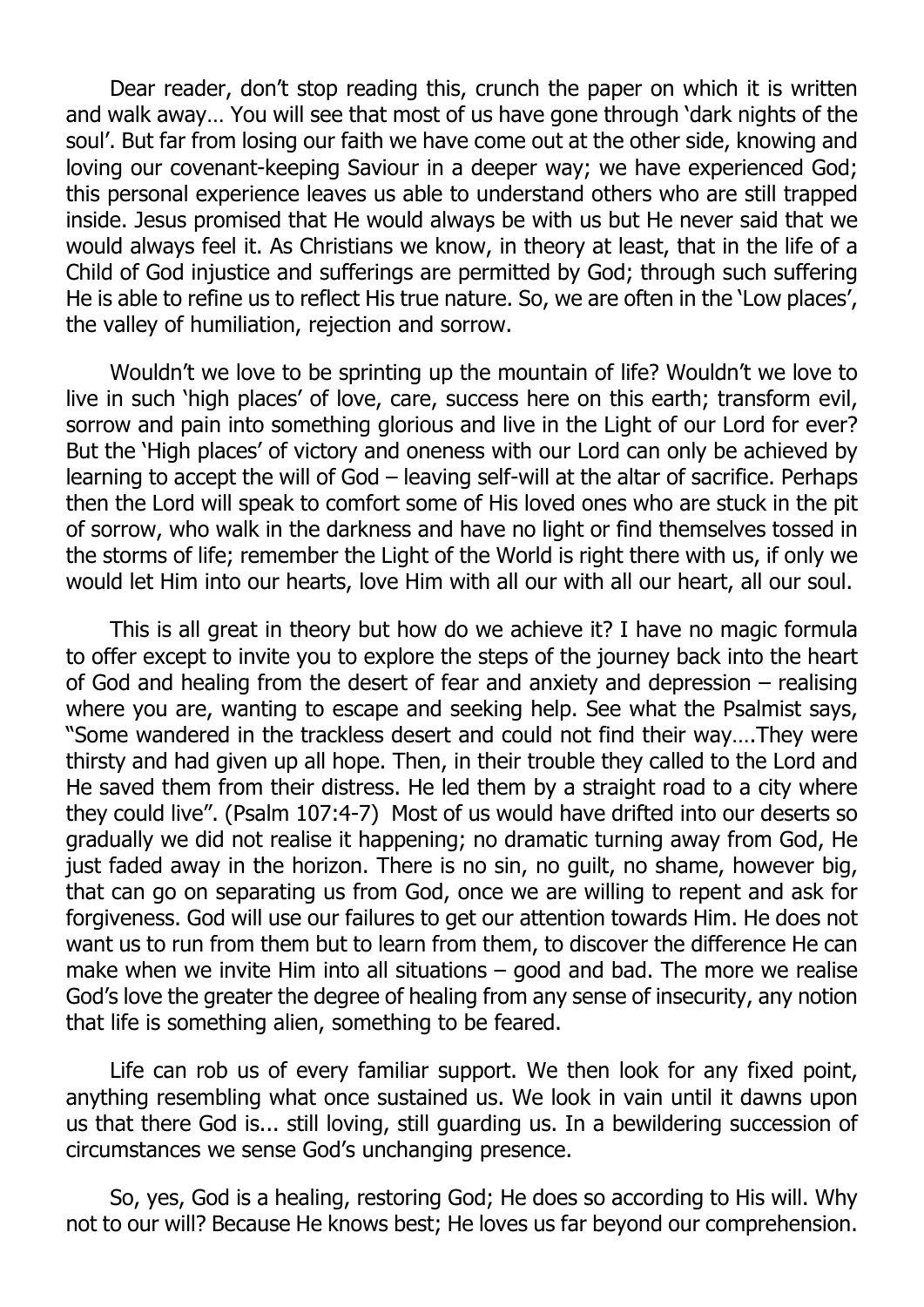May I suggest, if you are going through tough times, that you approach the throne of Christ through a fellow Christian/mentor/counsellor/whatever who would support you to go through the healing process. There is the Pastoral Care Team who would do just that, or find yourself your own friend in Christ, but do it and experience the all-embracing love of Christ; not an insurance against all suffering but the reassurance that He is in with us giving us strength and Hope!

God bless,

Roshni

(Roshni Verghese is a member of our Pastoral Care Team)

# **Services This Month**

Our minister, Freddy Farias-Palacios, will be the speaker at all services except where otherwise noted below. Donald Poirot is a church member, as are all members of our Pastoral Care Team. Amy Burrows works with Gobaith Môn in secondary schools on Anglesey.

#### **7th October**

| 10:30am                  | All-Age Worship Service<br><b>Harvest</b>                                                 | <i>Matthew 6:25-34</i>             |  |
|--------------------------|-------------------------------------------------------------------------------------------|------------------------------------|--|
| 6:00 <sub>pm</sub>       | <b>Communion Service</b><br><b>A Call to Praise the Lord</b><br>(Lessons from Psalms #13) | Psalm 117                          |  |
| 14 <sup>th</sup> October |                                                                                           |                                    |  |
| $10:30$ am               | God invites you to become involved with Him in His work<br>(Experiencing God #8)          | 1 Samuel 3:10;<br>John 5:17, 19–20 |  |
| 6:00 <sub>pm</sub>       | <b>A Call to Be Thankful</b><br>(Lessons from Psalms #14)                                 | Psalm 118                          |  |
| 21 <sup>st</sup> October |                                                                                           |                                    |  |
| $10:30$ am               | God speaks to us<br>(Experiencing God #9)                                                 | Hebrews 1:1-2                      |  |
| 6:00 <sub>pm</sub>       | Café Church Service. Our Guest: Amy Burrows.                                              |                                    |  |
|                          | 28 <sup>th</sup> October ( <i>don't forget to put your clocks back!</i> )                 |                                    |  |
| $10:30$ am               | Communion / Healing Service led by the Pastoral Care Team                                 |                                    |  |
| 6:00 <sub>pm</sub>       | Speaker: Donald Poirot<br><b>Full Sail</b>                                                | Hebrews 10:32-39                   |  |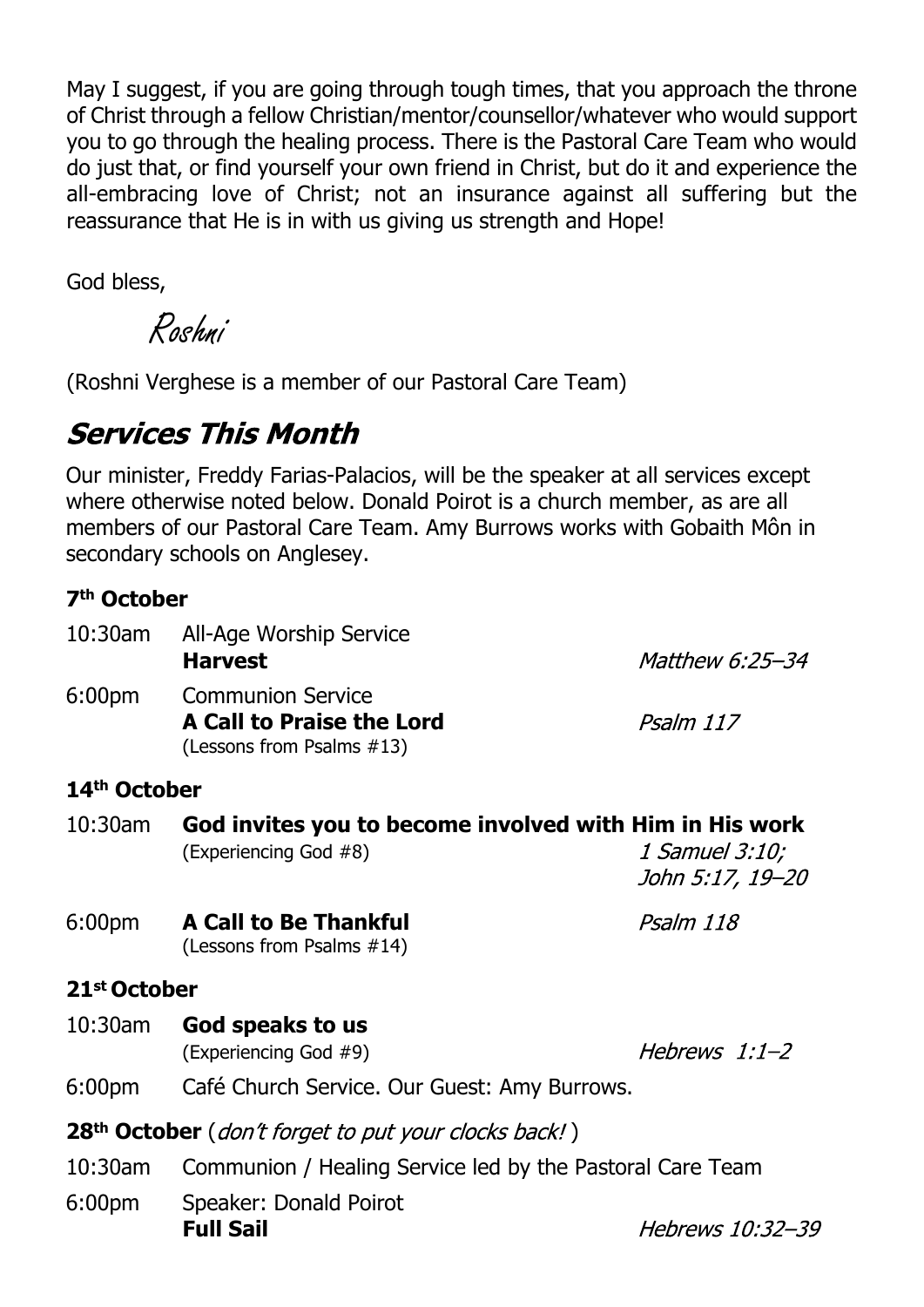# **Dates for Your Diary**

| <b>Saturdays</b>    | 8:30am             | Prayer meeting in the Twrgwyn Room.                                                                                                                                                                       |  |
|---------------------|--------------------|-----------------------------------------------------------------------------------------------------------------------------------------------------------------------------------------------------------|--|
|                     | 2:30 <sub>pm</sub> | Singing group rehearsal for carol service.                                                                                                                                                                |  |
| <b>Monday 1</b>     | 7:30 <sub>pm</sub> | Church members' meeting.                                                                                                                                                                                  |  |
| <b>Wednesday 3</b>  | 10:30am            | Men's prayer meeting followed by coffee.                                                                                                                                                                  |  |
| <b>Saturday 6</b>   | $9:30$ am $-12$ pm | Chapel open to receive donations of non-<br>perishable food items for harvest display /<br>Cathedral foodbank. Items can be also be<br>dropped off during office hours (10am-3pm)<br>earlier in the week. |  |
| <b>Sunday 7</b>     | 2:15 <sub>pm</sub> | Service at Haulfre residential home in<br>Llangoed (near Beaumaris).                                                                                                                                      |  |
| <b>Wednesday 10</b> | 7:30pm             | Monthly prayer meeting in the chapel.                                                                                                                                                                     |  |
| <b>Monday 15</b>    | 10:30am            | Church Walk at Rhoscolyn.                                                                                                                                                                                 |  |
| <b>Saturday 20</b>  | $9:30$ am          | Level 3 Safeguarding training session.                                                                                                                                                                    |  |
| <b>Tuesday 23</b>   | 7:30pm             | <b>Experiencing God</b> course continues (also on<br>Thursday $25th$ at 10am and 7:30pm).                                                                                                                 |  |
| <b>Monday 29</b>    | 7:30 <sub>pm</sub> | Missions Group prayer meeting at Sarah<br>Jackson's house.                                                                                                                                                |  |

Please see the Noticeboard section of this newsletter for more about many of these events.

# **News of People**

Our condolences and prayers are with Susan Burt, whose father passed away last month. John Gilberthorpe, a former member of Penrallt, also died recently after a long struggle with ill health; our prayers are with his widow, Irina.

Sarah Swallow, Judy Stammers and our previous minister, Peter Cousins, have all been through surgery in the past month and are recovering well.

As part of her Baptist ministry training course, Deb Stammers has begun a placement to Holyhead Baptist church, currently without a pastor, as their parttime Minister in Training. Jon and the children have gone too in order to be part of the life of the church there together as a family. Please do pray for them all as they begin this next phase of their journey. If you would like to receive an occasional email update with specific prayer requests, or to support them financially, please contact Deb on deb.stammers@btinternet.com. Their last Sunday in Penrallt was 2<sup>nd</sup> September, although they will be back to visit from time to time!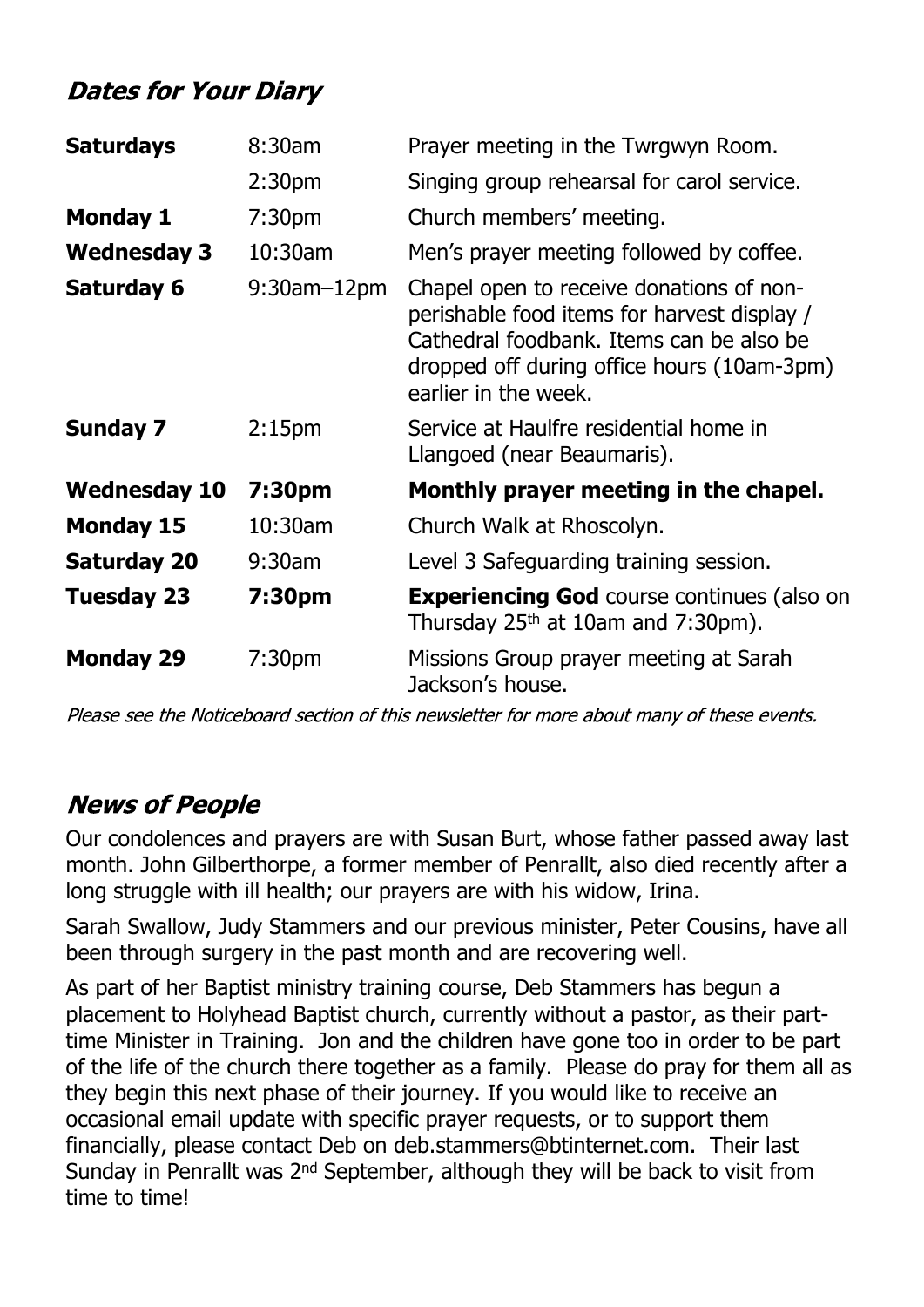## **Homegroups**

Many of our folk meet in small groups during the week for Bible study, prayer and fellowship. We encourage you to join one of these groups if you are able to.  $NB$ groups generally do not meet on the week of the monthly prayer meeting or the Experiencing God course and may not meet all other weeks - please check with the named contact. All landline numbers below have the 01248 area code.

| <b>Day</b> | Time               | <b>Group Name</b>             | <b>Contacts</b>                                     |
|------------|--------------------|-------------------------------|-----------------------------------------------------|
| Mon        | 7:00 <sub>pm</sub> | Delta                         | Brian Wheatcroft (602516)<br>Pat MacKenzie (670948) |
| Tue        | 7:30pm             | Nilgiri                       | Joan Beer (353874)                                  |
| Tue        | 7:30 <sub>pm</sub> | Tyddyn Isaf<br>(Menai Bridge) | <b>Magnus Forrester-Barker</b><br>(717570)          |
| <b>Wed</b> | 2:00 <sub>pm</sub> | Carers                        | Carol Morris (208407)                               |
| <b>Wed</b> | 7:30 <sub>pm</sub> | <b>Bryn Eithinog</b>          | <b>Freddy Farias-Palacios</b><br>(07506710694)      |
| <b>Wed</b> | 7:30 <sub>pm</sub> | <b>Nomads</b>                 | Pat & Roger Borlace (713146)                        |
| Thu        | $10:30$ am         | Llanfairpwll (am)             | Sue & Lawrence Moss (713793)                        |
| Thu        | 7:30 <sub>pm</sub> | Llanfairpwll (pm)             | Sue & Lawrence Moss (713793)                        |
| Thu        | 7:30 <sub>pm</sub> | <b>Ogwen Valley</b>           | Brian & Kate Wheatcroft<br>(602516)                 |
| Fri        | 10:30am            | The Lydias                    | Freda Birchall (371316)<br>Lesley Jackson (680330)  |

## **Children's Birthdays in October**

7<sup>th</sup>: Anna Warnock; 15<sup>th</sup>: Joanna Burt;

20th: Micah Adams; 31st: Catrin Gwilliam

#### Deadline for next month's newsletter: Sunday 21st October.

Please send information to Magnus (office@penrallt.org; 01248 353355). All notices should be submitted in writing (preferably by email) as early as possible.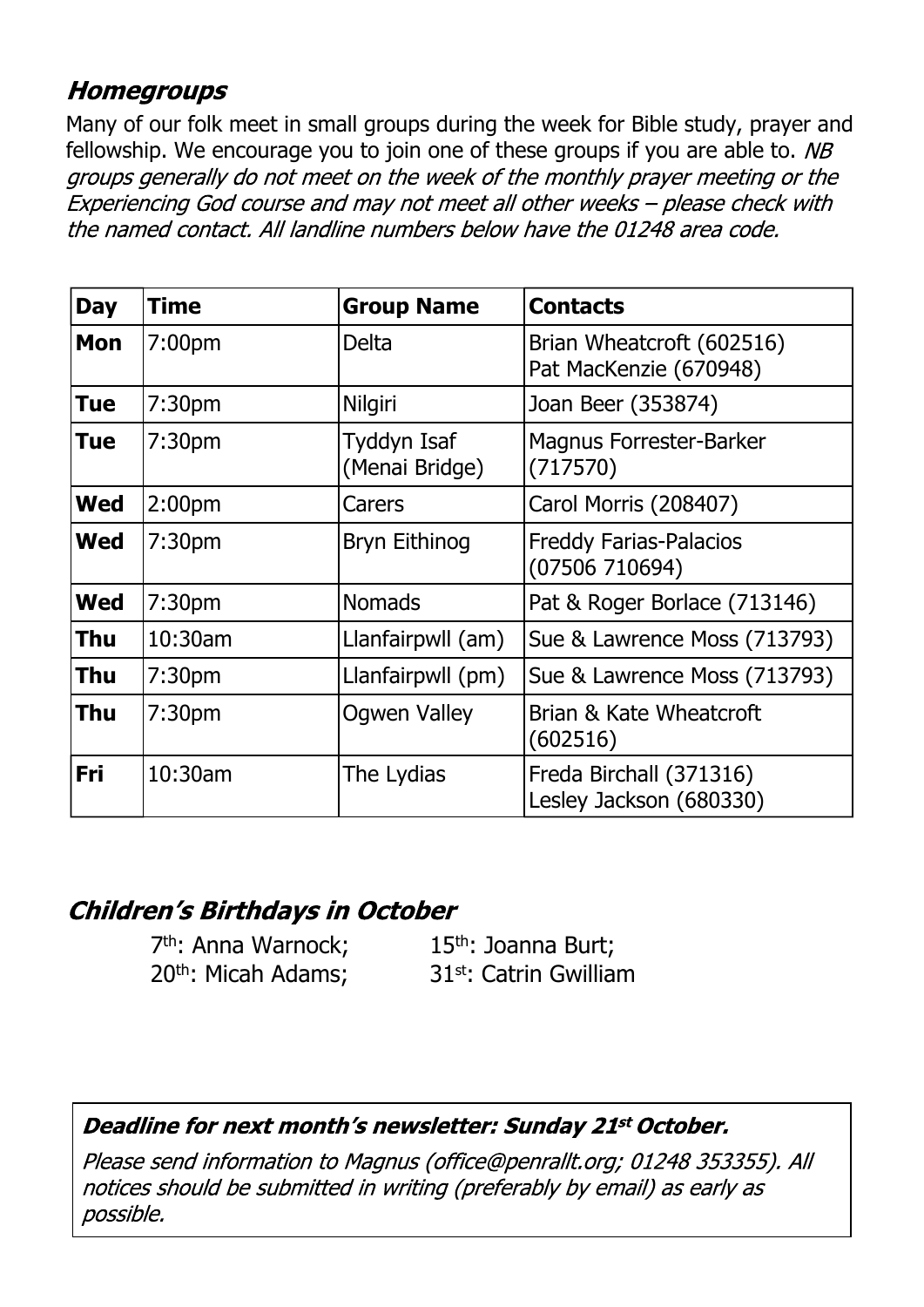# **Noticeboard**

#### **◊ Bank Account**

Please note that, to satisfy new regulations from the Charity Commission, our bank account name has been changed to "Penrallt Baptist Church, Bangor". Any cheques to Penrallt should be made out in this name (it is not necessary to amend existing standing orders, as the account number and sort code remain the same).

#### **◊ Bible Unzipped**

We are pleased to announce the recommencement of Bible Unzipped on January 19th in Rhos on Sea URC church. A number of Penrallt people have expressed their desire for it to restart, so we are inviting you to join us and bring along others who would appreciate it. For those who are not acquainted with it, Bible Unzipped is a theological learning community of people from different churches who want to look deeper into the Bible and the debates around it. It is free and a lot of fun. We hope to have sessions on the third Saturdays of January, February, March, May, June and July. The only change in format from previous years is that there will be just two seminars instead of three and the mornings will run from 9:30 to 12:00 with the usual coffee and cookies in the middle. Mark the dates in your diary and a full programme will be available soon.

#### *◊* **Café Church**

Sunday 21st October 6pm

This is a time when we can meet together in fellowship in our church, but instead of sitting in rows we have a café. You can enjoy relaxing with your friends and chatting about God and related issues. It's a time for everyone from all walks of life, and we welcome you in. Our programme will vary from month to month with live musicians, games, storytelling, video… You name it, we'll try it!! This month our guest will be **Amy Burrows**. Amy needs no introduction to most of us as she has been attending Penrallt for most of her life and is the daughter of our treasurer, Stephen. Amy currently works with Gobaith Môn, sharing the gospel in secondary schools on Anglesey.

#### **◊ Church Lunch**

Sunday 7<sup>th</sup> October

We will, as usual, have a church lunch on the first Sunday of the month. Please bring enough buffet-style food for yourself and a few others.

#### *◊* **Church Walk**

#### Monday 15th October

October's walk will be led by Roger and Eve Malone. Meet at the beach car park (Borth Wen) at Rhoscolyn on Holy Island at 10:30am. The walk is approx. 3hrs, 30 mins. Some rough terrain, but not too hilly. Bring a packed lunch, drinks afterwards at the White Eagle. Toilets at the car park; parking fee is £4 for 4 hrs, but Roger says "I have a plan to get that down to a quid for each driver! (So don't buy a ticket until I reveal all)". For more information contact Roger on 01248 431296.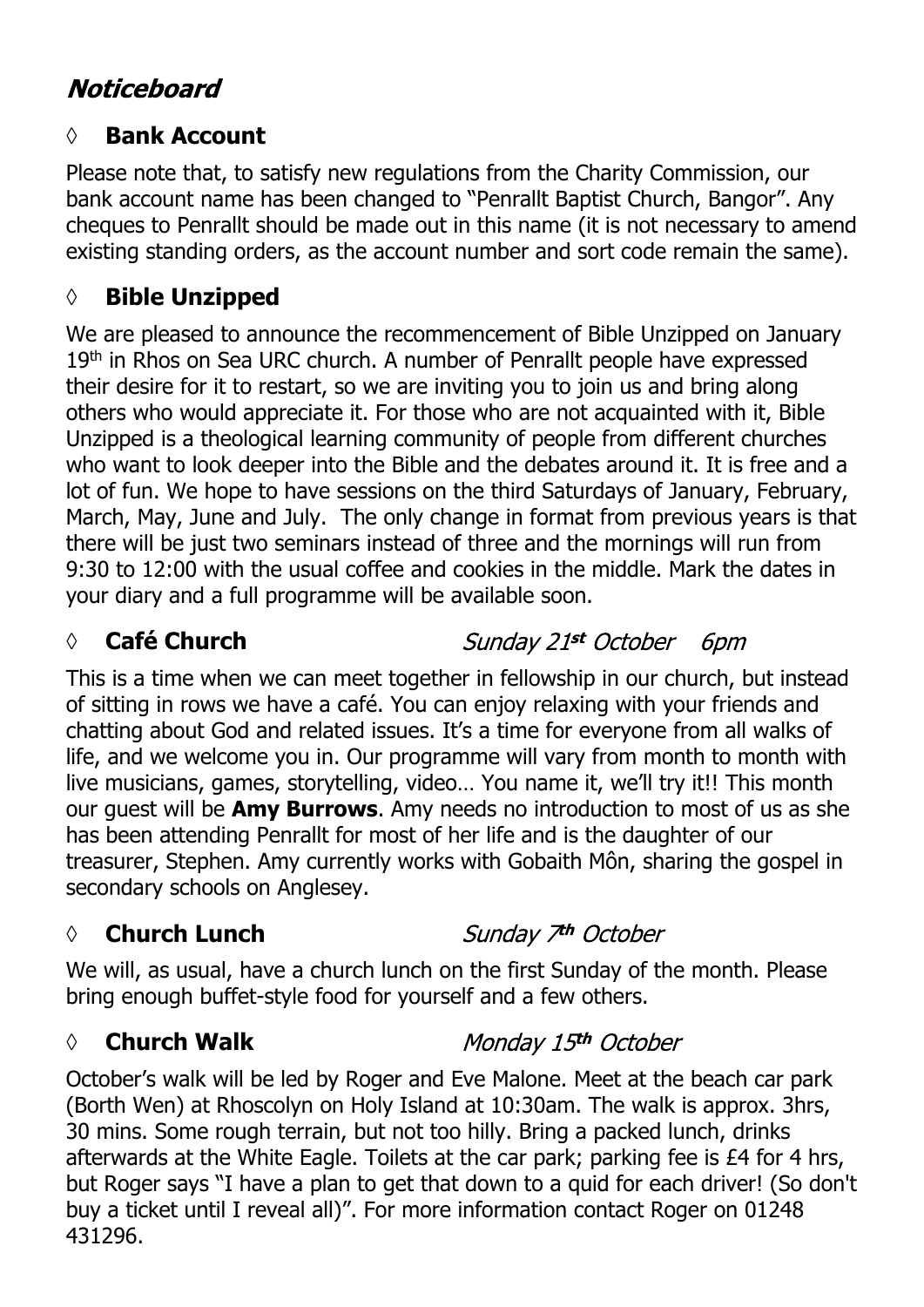#### *◊* **Harvest Service**

#### Sunday 7<sup>th</sup> October 10:30am

We will be celebrating harvest with an all-age worship service. This will include a display of non-perishable food items, subsequently to be given to the Cathedral foodbank. If you would like to contribute items for the display please drop them in to the church office between 10:30am and 3pm Monday to Friday during the first week of October or bring them on Saturday morning, 6<sup>th</sup> October, between 9:30am and 12 noon.

#### Wednesday 10th October 7:30pm *◊* **Monthly Prayer Meeting**

Our monthly mid-week prayer meetings are for the whole congregation and all are warmly encouraged to attend. The meetings usually take place in the chapel, and last about an hour. The next two meetings after this one will be on Thursday 8<sup>th</sup> November and Tuesday 11<sup>th</sup> December.

#### **◊ Pastoral Help**

If you have issues of concern about your own or someone else's welfare, please contact a member of the Pastoral Care team: Adrienne Ferrada; Gwen Hicks (353648); Geoff Moore (410582); Lawrence Moss (713793); Helen Thomas (600174); Roshni Verghese (07967 320048).

## **◊ Pray for Penrallt Every Day**

We believe in prayer and encourage people to pray. You can send prayer request to our electronic diary via office@penrallt.org (there are also prayer cards in the church porch that you can fill in). Better still, you can receive the prayer diary straight to your inbox every Monday (or occasionally on Tuesdays) by emailing the office now and requesting to be put on the list. For more immediate and interactive sharing of prayers, search on Facebook for Penrallt Prayer Point and send a request to join our group.

## **◊ Rough Sleepers**

We do not recommend giving money directly to the rough sleepers in Upper Bangor. You will find labelled envelopes in the porch for a gift that will buy meal vouchers which are distributed to the homeless by the Cathedral; this certainly would be a more meaningful form of help.

## **◊ Sunday Afternoon Services**

We usually visit local residential homes on the first Sunday afternoon of the month, alternating between Haulfre (in Llangoed, near Beaumaris) and Plas Garnedd (in Llanberis). The services start at 2:15pm and last roughly half an hour. This month we will be going to **Haulfre** on 7<sup>th</sup> October.